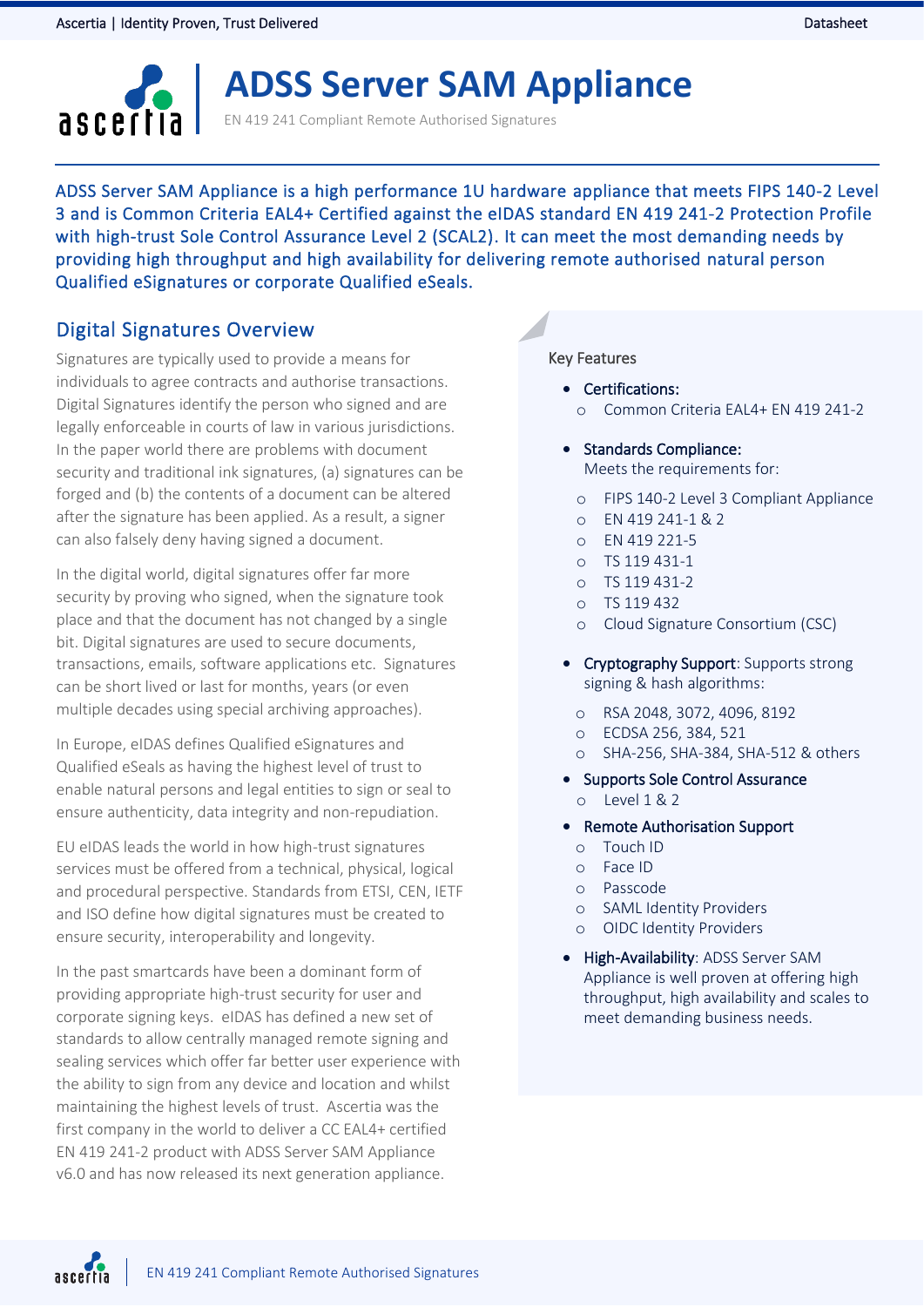## ADSS Server SAM Appliance Remote Authorised Signature Architecture

Qualified Remote signing is where a natural person signs a document by using the online services of a Qualified Trust Service Provider (QTSP) who is responsible for managing the signing key on behalf of the owner. The QTSP's responsibilities include ensuring that signing keys remain under the sole control of the owner with a high degree of confidence. Remote signing is sometimes referred to as server-side signing or more generally as cloud signing.

A similar signing approach can also be employed for legal entity signing, referred to in eIDAS as eSeals. Remote eSeals are where the QTSP remotely manages the e-seal keys on behalf a legal entity. These eSeals can also be at two levels of assurance i.e. Sole Control Assurance Level (SCAL) 1 and 2. Qualified eSeals require the solution to use SCAL2.

Designed to meet the needs of Qualified Trust Service Providers (QTSPs), Ascertia ADSS Server SAM Appliance meets the EU eIDAS requirements for remote signatures as defined in EN 419 241 Part 1 and Part 2. Together with Ascertia's SigningHub and ADSS Server products, QTSPs are able to provide fully hosted remote signing services or hybrid solutions. ADSS Server SAM Appliance is delivered within a FIPS 140-2 Level 3 compliant 1U chassis to ensure that hightrust security is maintained for all system events, transactions and operational activities. Ascertia's approach is unique in delivering a complete SAM solution within a high trust environment.

ADSS Server provides instant interoperability for signing applications by exposing a cloud signature consortium (CSC) compliant interface as well as providing broad support for secure signature authorisation via enterprise or national SAML, OAuth and OpenID Connect providers.



### Benefits of Remote Signing

- No local hardware there is no need to distribute smartcards / tokens to users that hold their signing keys since these are all securely managed centrally. This reduces costs substantially and improves the user experience
- Sign anywhere any business application finds it easy to sign using whatever interface is presented to the user, typically on a desktop or mobile browser or within a mobile app. Various authentication / authorisation options are available from Ascertia or using third party Identity Providers (SAML / OpenID Connect / OAuth)
- Simplified key management all cryptographic key management is securely managed centrally without user involvement, ensuring certificate issuance, certificate revocation, and certificate renewal is easy and fast
- Centralised policy control all the signature policy settings relating to signature creation and verification are controlled centrally by the TSP, ensuring strong security and simplicity for users
- **Centralised audit trail** all signing actions performed by a user are recorded by the TSP together with processrelated meta information to provide supplementary evidence of the user's involvement beyond the signed document itself.
- Simplified signing traditionally the use of high trust Qualified or AATL Advanced signatures has been associated with an awkward user experience. Remote signing services removed these obstacles and enables greater user acceptance using long-term signing keys or one time signing keys as required.